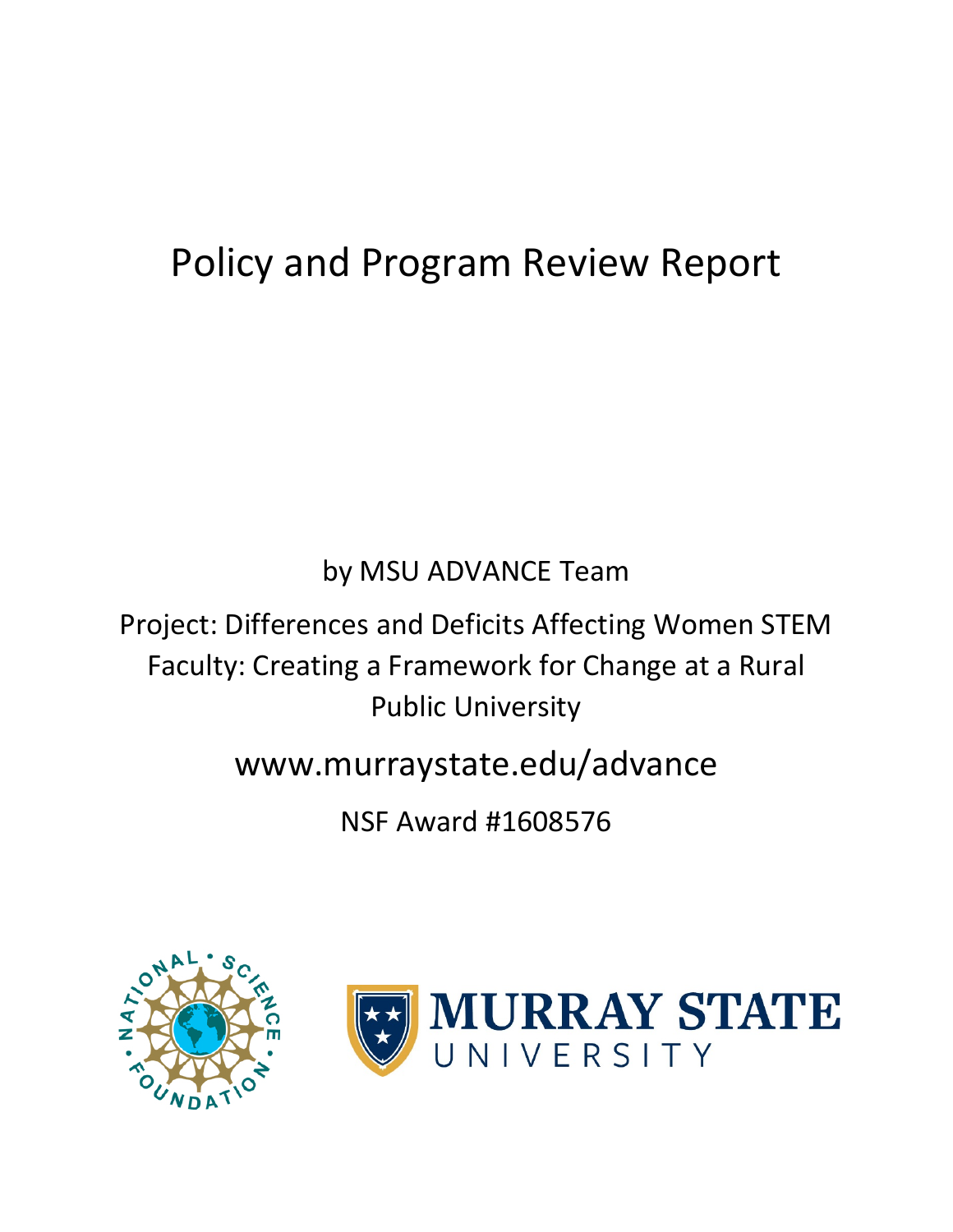### **Summary**

Institutional policies and programs could either facilitate or create barriers for the recruitment and retention of female faculty in the sciences. It is one of the planned activities for the MSU ADVANCE team to conduct a policy and program review, as part of the objective to identify the pattern of representation of women in STEM. We reviewed a selected set of worklife policies based on an ADVANCE Implementation Mentors (AIM) Network study, plus the mentoring and networking program, another focus of the MSU ADVANCE project. Data was collected from the AIM Network matrix for 23 ADVANCE IT institutions, and the official web sites of Murray State and 32 comparable institutions. The results show that most ADVANCE IT institutions have spousal hiring policy, parental leave policy, child care and elder care assistance, while most comparable institutions do not have a formal policy in these areas. The data also reveals that tenure clock extension policy is common in both ADVANCE IT institutions and institutions similar to Murray State; two-year or one-year extension is popular. In addition, the majority of ADVANCE IT and comparable institutions offer on-campus child care, and very few comparable institutions have formal mentoring and networking programs.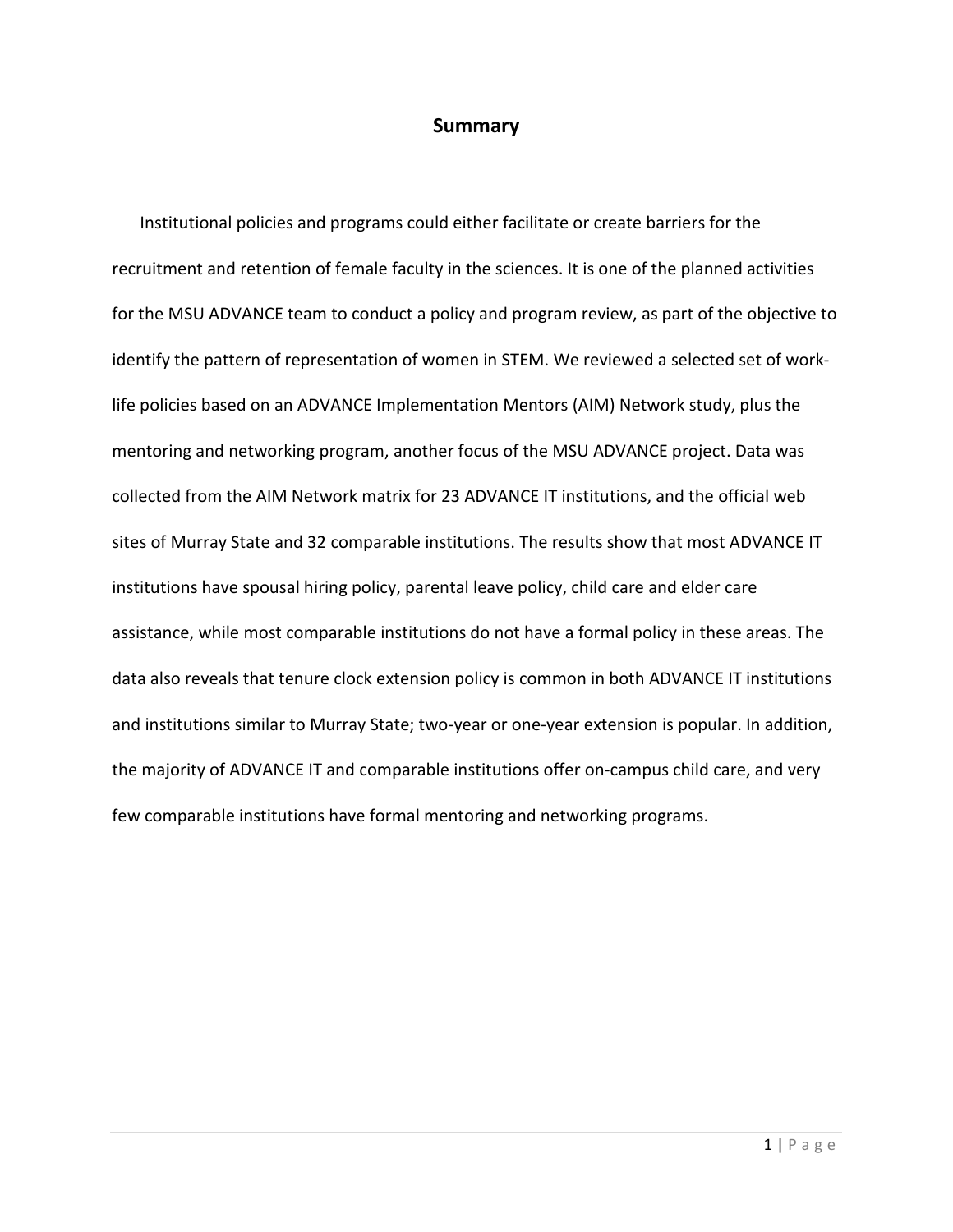#### **1. Introduction**

Many factors related to the underrepresentation of women in STEM disciplines can be conceptualized as falling into two primary categories: deficit and difference factors (Sonnert & Holton, 1996). Deficit factors are structural obstacles and mechanisms in the workplace that lead to both formal and informal exclusion of female faculty. Difference factors are characteristics internal to the individual that lead to gender disparities, including differences in men's and women's goals, outlook, and behavior. We hypothesize that deficit and difference factors manifest differently at a rural public institution. One of the objectives of the project is to identify the pattern of representation of women in the science disciplines. For our project, the sciences include both STEM (science, technology, engineering, and mathematics) and SBES (social, behavioral, and economic sciences) disciplines. In order to understand how the formal organizational structure of MSU may serve as an obstacle or an asset in the recruitment and retention of women in the sciences, we have collected and conducted a review of the university policies and programs that may have a particular impact on female faculty. This report contains the methodology we applied for the review and the findings. A summary of the review results was presented to the MSU ADVANCE Internal Advisory Board during the meeting on November 15, 2016.

### **2. Methods**

#### *2.1 The selection of policies and programs for review*

The list of university policies and programs that potentially impact the recruitment and retention of female faculty in the sciences can be very long and intimidating for any review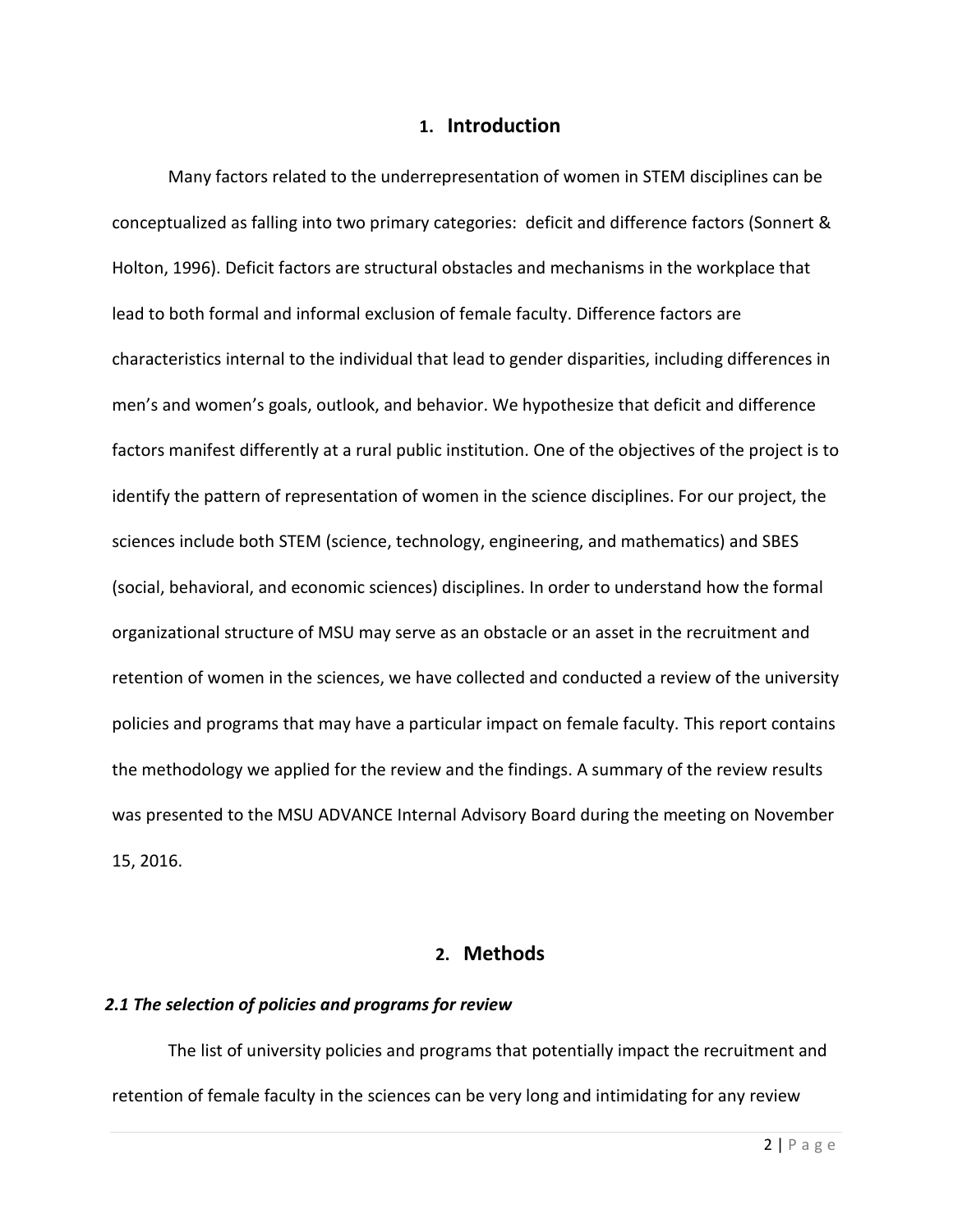attempt. After discussing with several ADVANCE project leaders from other institutions, we discovered that the ADVANCE Implementation Mentors Network (AIM Network) had developed a matrix to track relevant policy implementation at ADVANCE institutions of Cohorts 1 and 2 (AIM Network, 2011), the earliest two groups of recipients of NSF ADVANCE IT (Institutional Transformation) grants. See Appendix I for a list of ADVANCE institutions included in the AIM Network matrix. The matrix focused on institutional policies related to work-life satisfaction, including: 1) dual career assistance, 2) expansion of tenure clock, 3) part-time tenure faculty, 4) job sharing, 5) transitional support program, 6) paid parental leave, 7) unpaid parental leave, 8) on campus child care, 9) financial assistance for child care, 10) elder care programs or assistance, and 11) other. This emphasis on work-life policy is well supported by the literature. Women are more likely than men to prioritize family responsibilities above career choices, including giving up or changing research areas or jobs in order to meet the demands associated with home life or parenting (Heilbronner, 2013; Wyss & Tai, 2010; Xu, 2008). Female scientists are much more likely than male scientists to have a spouse who is also a scientist (83% vs. 54% according to Schiebinger, Henderson, & Gilmartin, 2008). With or without children, the career needs of professional couples can pose a challenge for female scientists, especially at rural institutions.

Women scientists working in regional institutions, especially those in rural locations like MSU, may find additional challenges when it comes to networking and building social capital. Having a wide network provides a person with a large pool of resources to draw on and facilitates the freedom to explore occupational options and alternatives (Granovetter, 1983) and creates opportunities for better information gathering and leverage, which in turn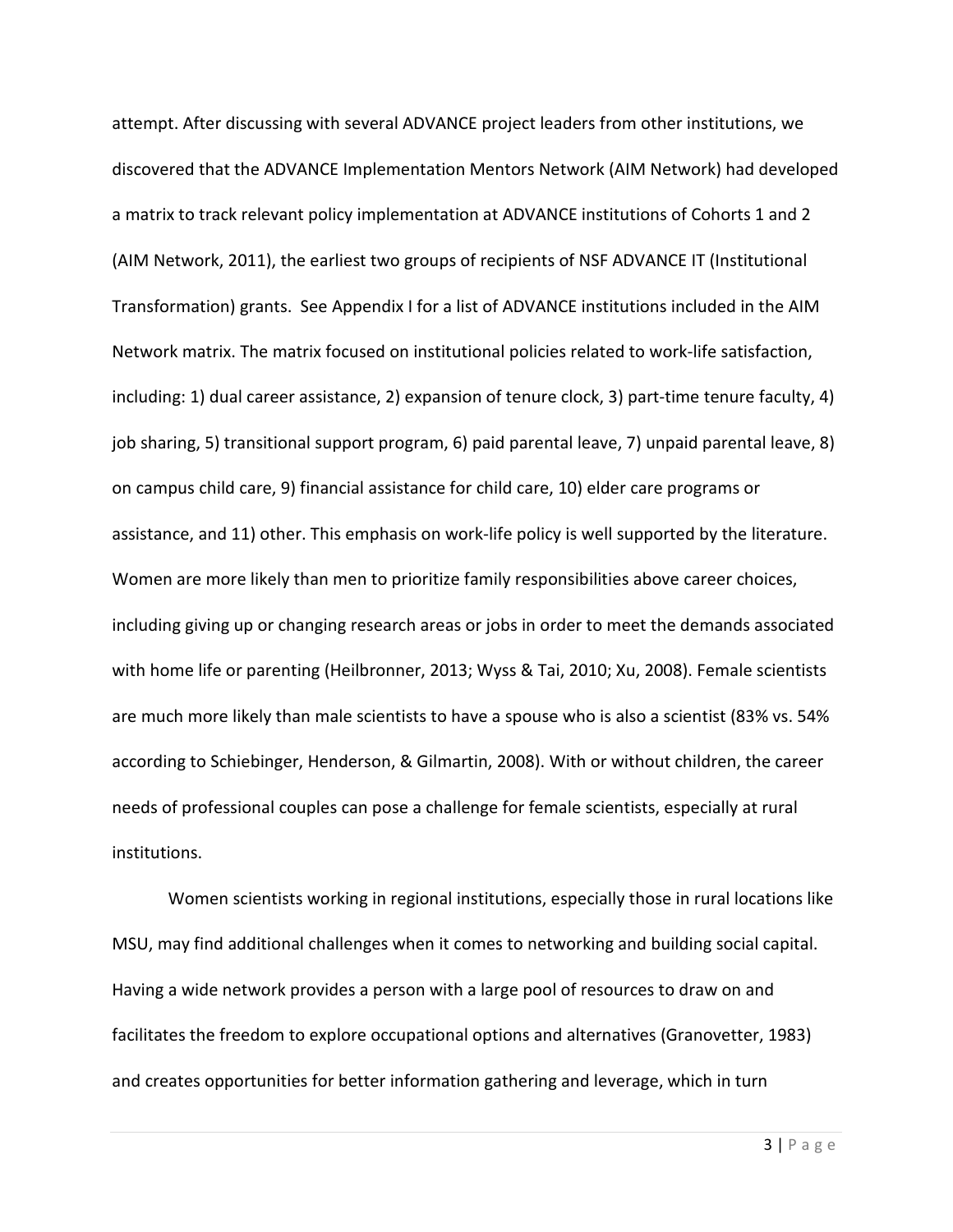increases the likelihood of being promoted and gaining advantages within the organization (Barrick & Zimmerman, 2009). Female scientists, however, experience more difficulties than men in initiating collegial contacts and are less likely to forge the kinds of social bonds with colleagues that can be important to their research programs and career (Sonnert & Holton, 1996). They also report more exclusion from informal networks than their male colleagues (Thomas et al., 2015). As a result, women may find it difficult both to build their contacts, and develop networks that can lead to structural opportunities for advancement. Effective mentorship is also directly linked to women's persistence in STEM areas (Dawson, Bernstein, & Bekki, 2015). Women in general encounter more difficulties than male scientists in finding senior level mentors (Thomas et al., 2015) and these deficits are exacerbated at rural institutions.

Considering the available information in the AIM Network matrix, the relevance of the polices in the institutional context of Murray State, and the objectives of our ADVANCE project, we selected the following policies and programs for this review: 1) dual career accommodation, 2) expansion of tenure clock, 3) paid parental leave, 4) unpaid parental leave, 5) on-campus child care, 6) financial assistance for child care, and 7) mentoring and networking.

#### *2.2 Institutions reviewed for policy*

In addition to Murray State and the ADVANCE institutions included in the AIM Network matrix (mostly Research Universities), we obtained a list of 32 institutions (Appendix II) from Renee Fister, Senior Presidential Advisor for Strategic Initiatives. These institutions were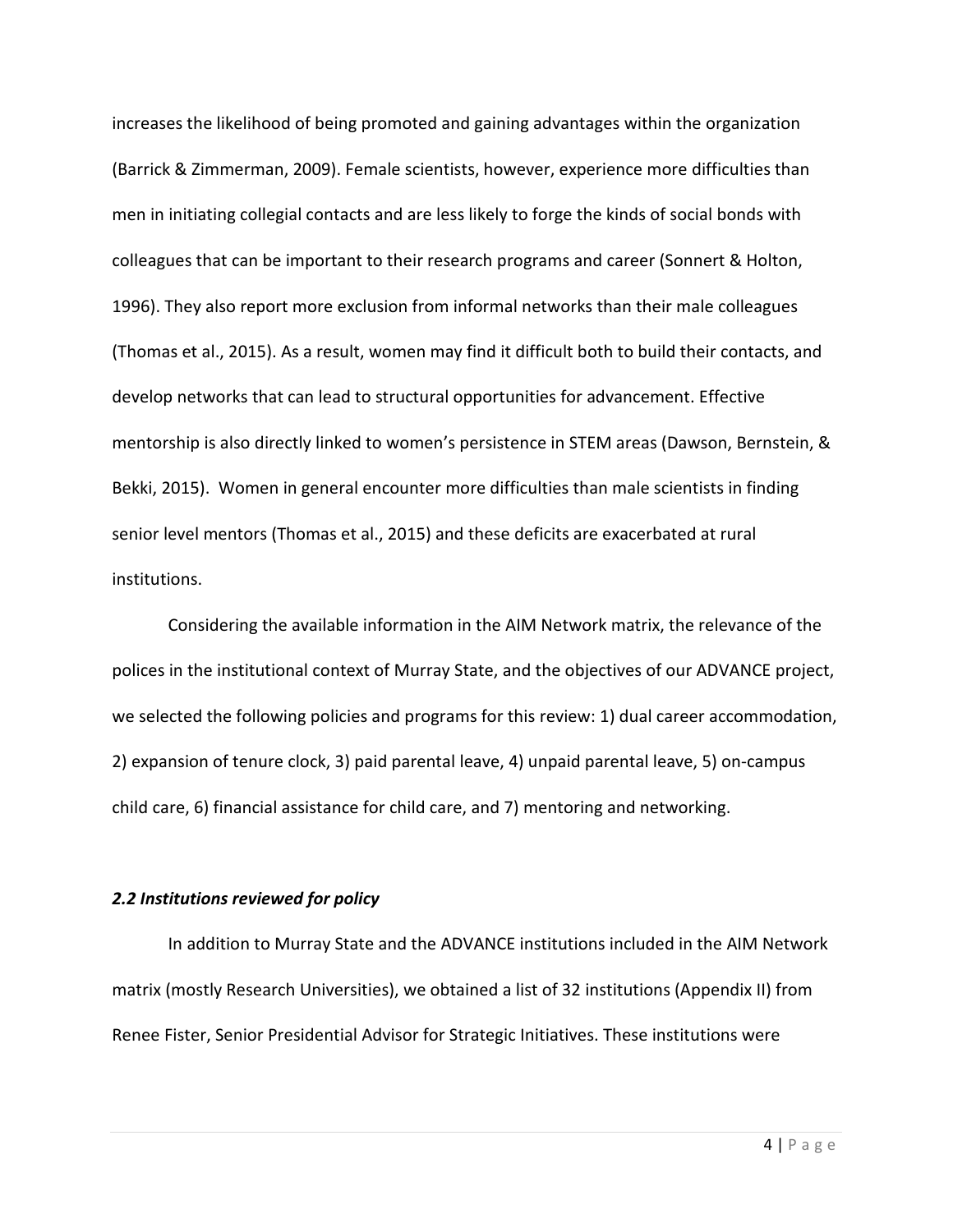identified as our Benchmarks or similar to us in some component(s), thus comparable to Murray State in some way.

#### *2.3 Data source and collection*

Policy and program information came from published policy documents online and web pages. For Murray State University, the documents included the *Faculty Handbook*, the *Board of Regents Policy Manual*, and *MSU Personnel Policies and Procedures Manual* maintained by Human Resources (HR). Specific language or lack thereof in these documents was recorded in a spreadsheet. The equivalent or comparable documents of the aforementioned three manuals were searched for on the official websites of the 32 comparable institutions. The search included both a general research by key words on each specific institution's website, and specific content review on the websites of HR, the Provost's Office, the President's Office, and Faculty Senate, if the general search produced no result. The information was then recorded in the spreadsheet. The information was up-to-date as of August 2016.

In addition to gathering the data from each institution and assembling them in the spreadsheet, the StratEGIC (Strategies for Effecting Gender Equity and Institutional Change) Toolkit served as a reference for strategic interventions implemented by ADVANCE IT projects (Lauren & Austin, 2014)), a collaborative effort by researchers from Michigan State University and University of Colorado Boulder.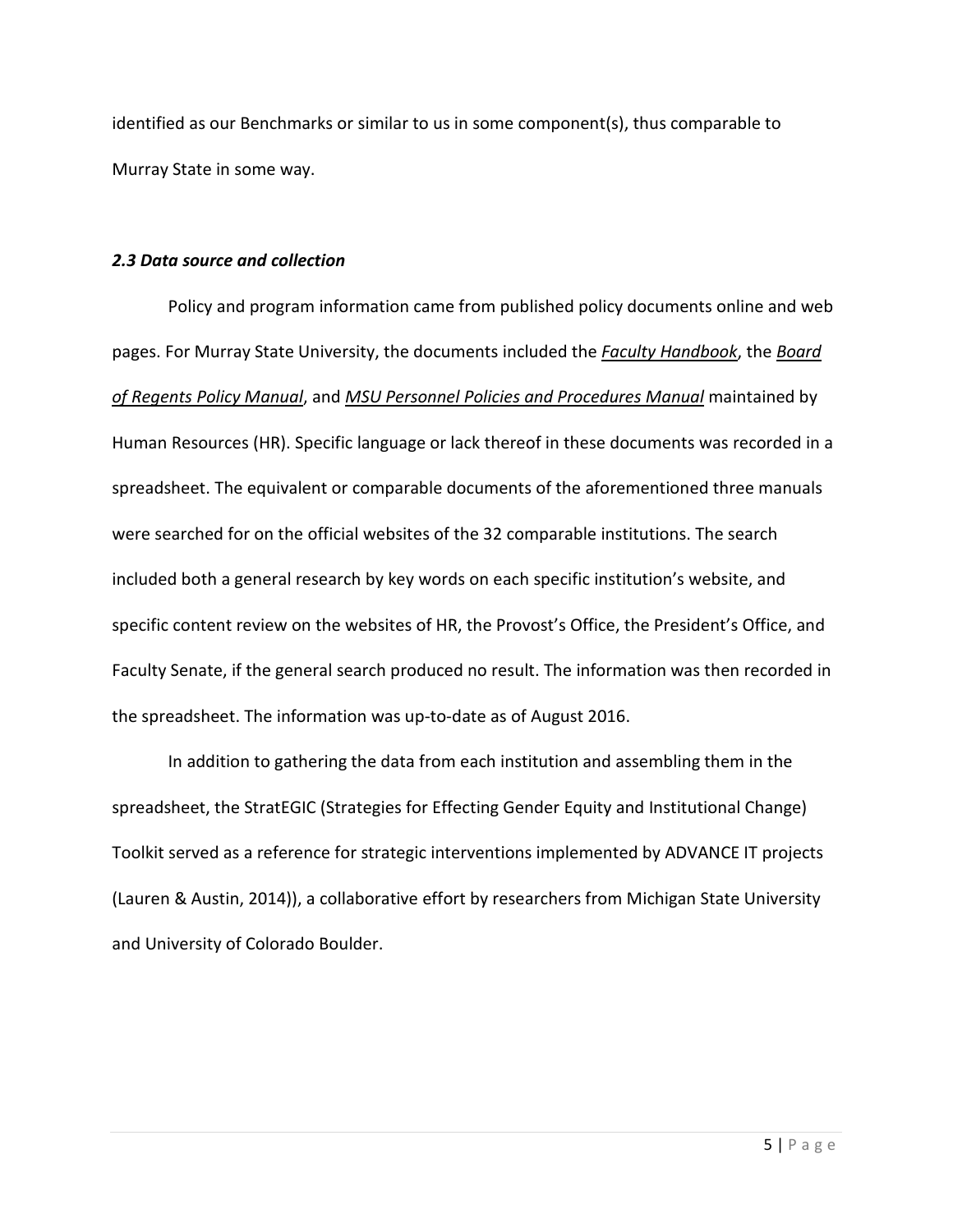### **3. Results**

#### *3.1 Work-life policies at the ADVANCE institutions*

There were a total of 23 ADVANCE institutions in the AIM Network policy matrix. Among them, 10 institutions have established formal policy or practice for dual career assistance, an additional 10 institutions have informal practice. Ten (43%) or more institutions have formal policy or practice in the areas of part-time tenure faculty, transition support program, financial assistance for child care, and elder care program or assistance. At least 20 institutions (87%) have formal policy or practice for the extension of tenure clock, on-campus child care, and unpaid parental leave. And 15 institutions (65%) offer paid parental leave. See details in Table 1.

|                                     | <b>Formal Policy</b> | Informal       | Not       |
|-------------------------------------|----------------------|----------------|-----------|
|                                     | or Practice          | Practice       | Available |
| Dual Career Assistance              | 11 (48%)             | 10 (43%)       | 2(9%)     |
| <b>Expansion of Tenure Clock</b>    | 20 (87%)             | 1(4%)          | 2(9%)     |
| Part-time Tenure Faculty            | 10 (43%)             | 3(13%)         | 10 (43%)  |
| <b>Job Sharing</b>                  | 1(4%)                | 7 (30%)        | 15 (65%)  |
| <b>Transitional Support Program</b> | 10 (43%)             | 3(13%)         | 10 (43%)  |
| <b>Paid Parental Leave</b>          | 15 (65%)             | 1 (4%)         | 7 (30%)   |
| <b>Unpaid Parental Leave</b>        | 22 (96%)             | $\overline{0}$ | 1(4%)     |
| On-campus Child Care                | 20 (87%)             | $\mathbf 0$    | 3(13%)    |
| Financial Assistance for Child Care | 11 (48%)             | $\mathbf 0$    | 12 (52%)  |
| Elder Care Programs or Assistance   | 11 (48%)             | $\mathbf 0$    | 12 (52%)  |

|  |  |  |  | Table 1. Work-life policies summary of the ADVANCE institutions in the AIM Network matrix |  |
|--|--|--|--|-------------------------------------------------------------------------------------------|--|
|--|--|--|--|-------------------------------------------------------------------------------------------|--|

Note: a total of 23 ADVANCE institutions.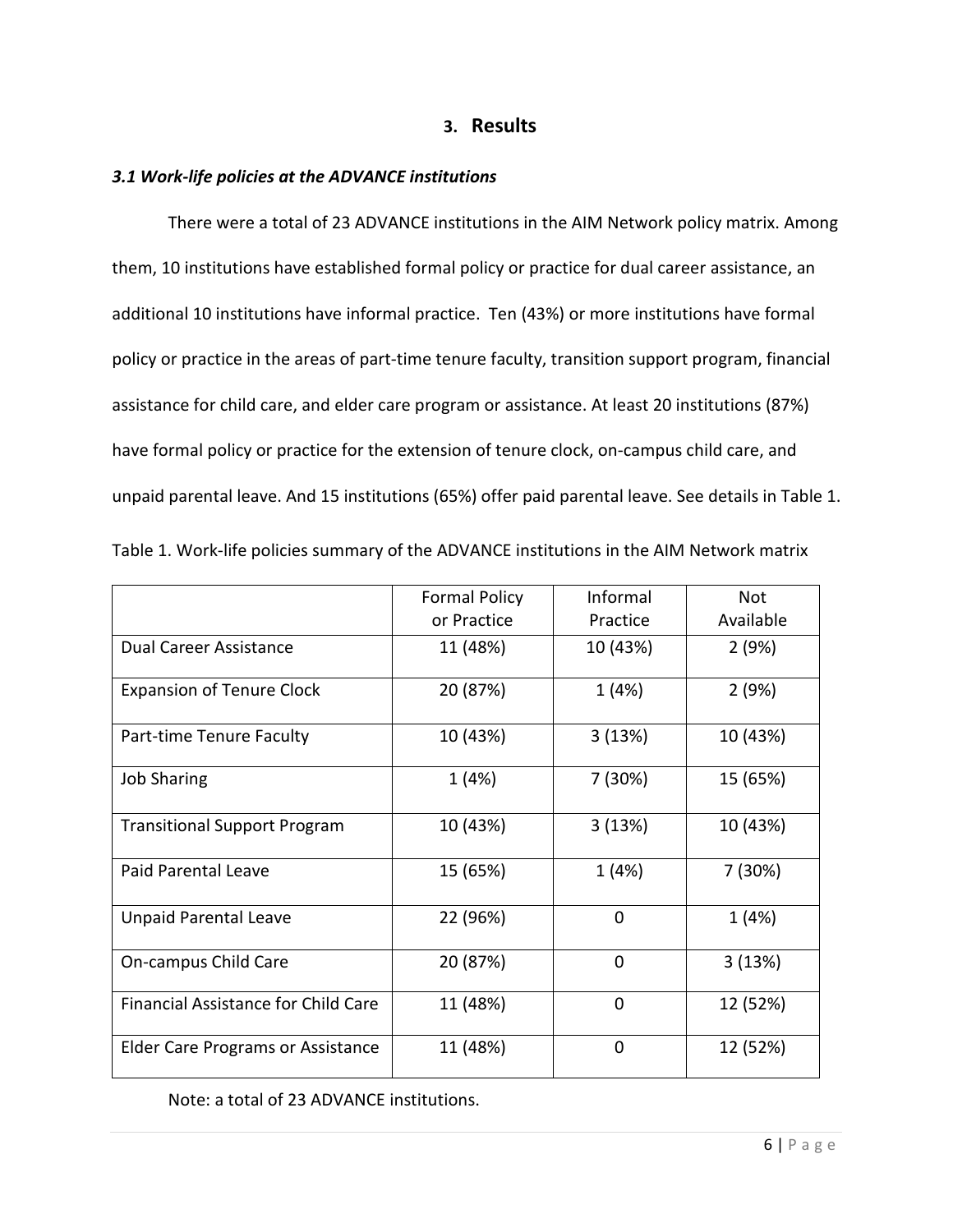#### *3.2 Review results from Murray State and comparable institutions*

1) Dual career assistance: Murray State University Board of Regents adopted a Dual-Career Spousal Accommodation Policy during the June 2016 meeting. The language of the final Policy obtained from HR however, only allows eligible spousal accommodations in faculty and professional staff positions, which significantly limit the chance of accommodation. Only three comparable institutions have formal policy for dual career assistance.

2) Expansion of tenure clock: in the Murray State Faculty Handbook, probationary faculty may extend tenure clock by one year "if the faculty member experiences an extended life-changing event". It is our understanding that the policy has been rarely used under extreme circumstances. Twenty-four (75%) out of the 32 comparable institutions have tenure clock expansion as formal policy. The extension of 2 years is most common (12 institutions), while 10 institutions including Murray State have policies allowing for a one-year extension. 3) Mentoring and networking: few comparable institutions have formal mentoring and networking programs (6/32). Murray State runs the New Faculty Academy, which covers various topics throughout the first year for new faculty.

Refer to Table 2 for other details.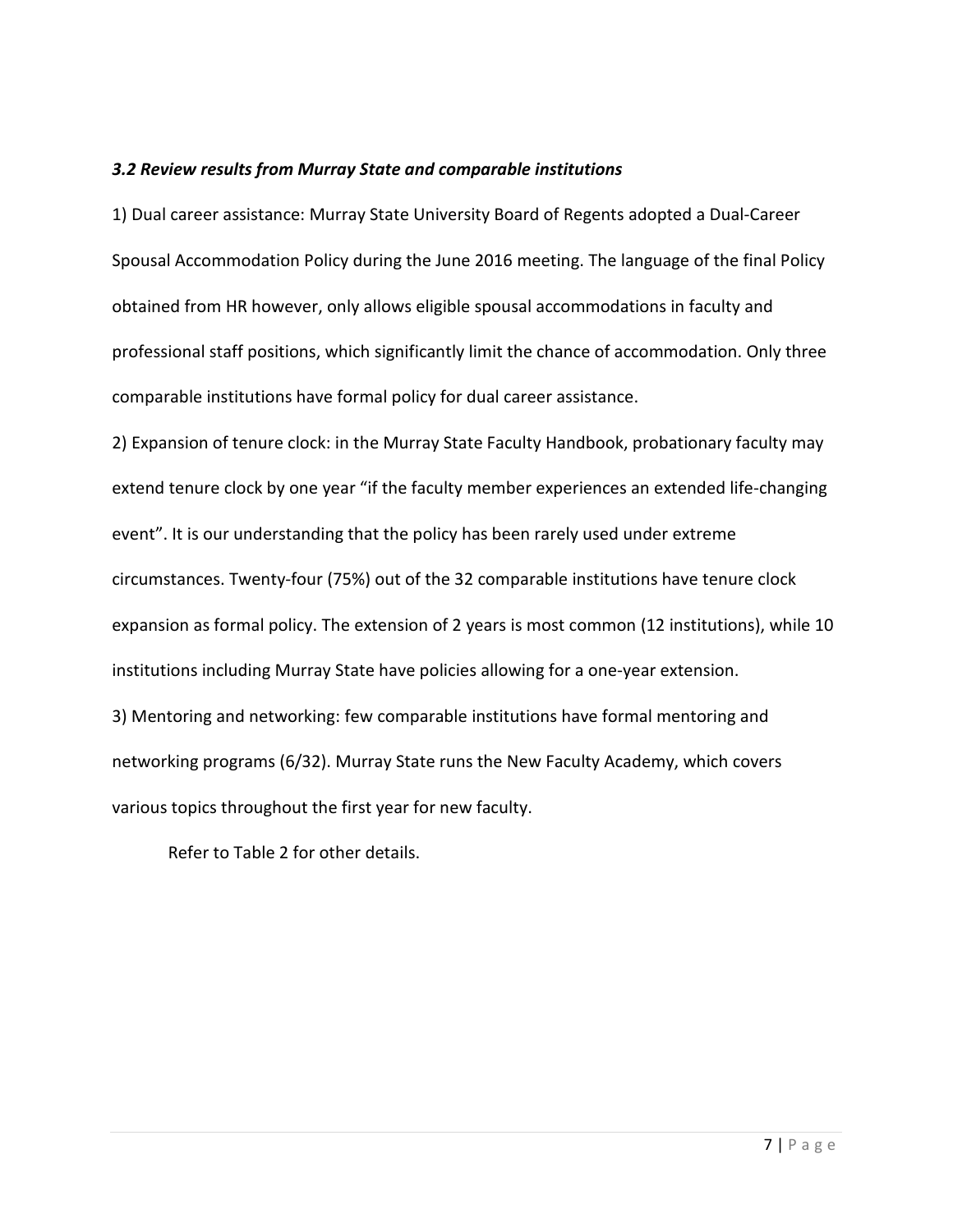|                                        | Formal<br>Policy/Program | In Process<br>/Draft | No/<br>Not Found | <b>Murray State</b><br>Policy/Program |
|----------------------------------------|--------------------------|----------------------|------------------|---------------------------------------|
| <b>Dual Career Assistance</b>          | 3(9%)                    | 3(9%)                | 26 (81%)         | Yes                                   |
| <b>Expansion of Tenure Clock</b>       | 24 (75%)                 |                      | 8(25%)           | Yes                                   |
| Paid Parental Leave                    | 10 (31%)                 |                      | 22 (69%)         | <b>No</b>                             |
| <b>Unpaid Parental Leave</b>           | 31 (97%)                 |                      | 1(3%)            | Yes (FMLA)                            |
| On-campus Child Care                   | 19 (59%)                 | 1(3%)                | 12 (38%)         | <b>No</b>                             |
| Financial Assistance for<br>Child Care | 3(9%)                    |                      | 29 (91%)         | No                                    |
| Mentoring and<br>Networking            | 6(19%)                   |                      | 26 (81%)         | New Faculty<br>Academy                |

Table 2. Review summary for Murray State and comparable institutions

Note: a total of 32 comparable institutions.

# *3.3 Examples of strategic interventions implemented by ADVANCE IT projects*

The following examples are a selection of strategic interventions found in the StratEGIC Toolkit

(Laursen & Austin, 2014).

1) Tenure and promotion:

- At University of Maryland Baltimore County, procedures were formalized so that, by the end of their first semester, all newly hired faculty members will have worked with their department chairs to develop a personal career development plan.
- At Utah State, a promotion committee was established for each faculty member 3 years

after promotion to Associate Professor to periodically review progress toward

promotion to Full Professor.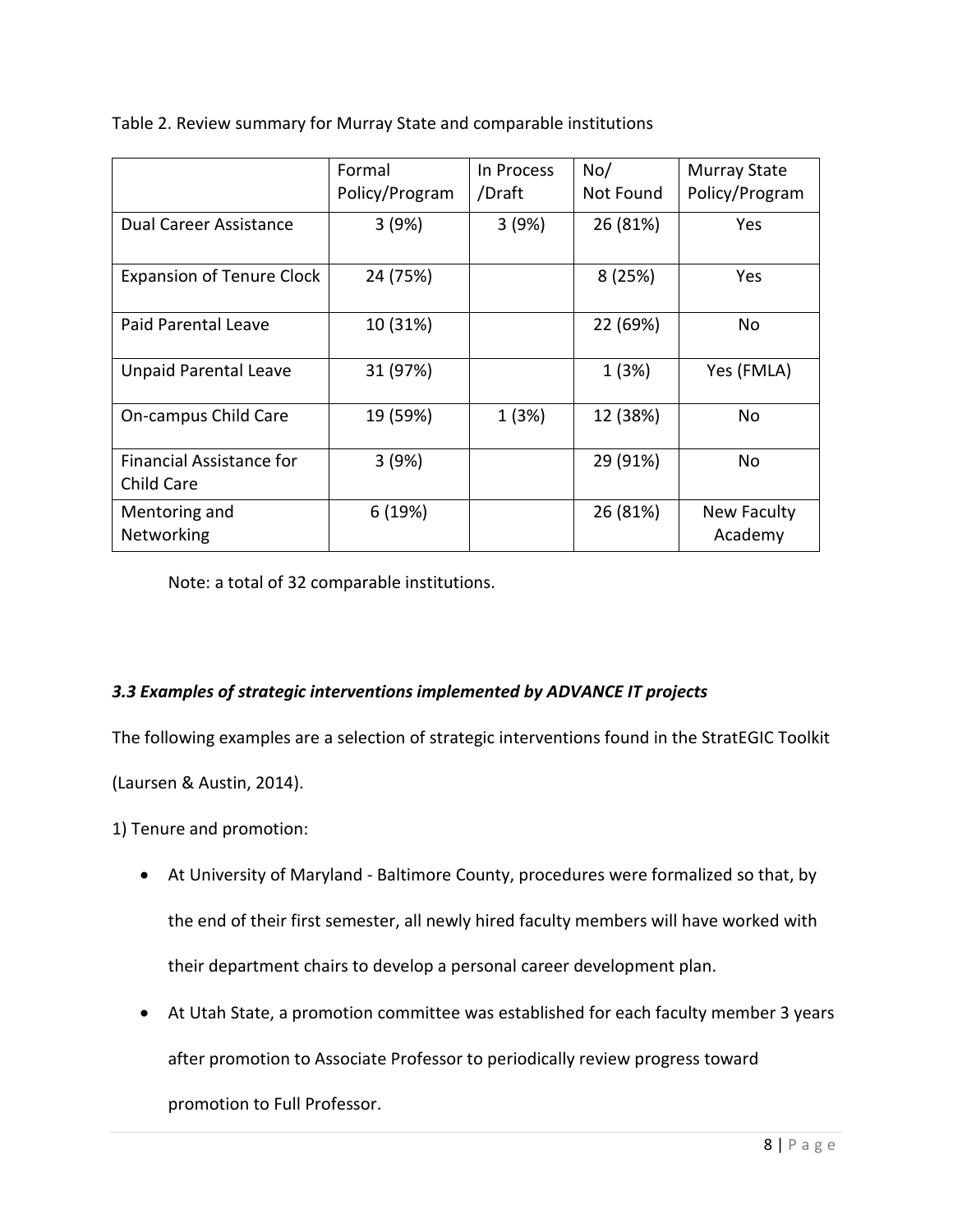2) Transitional support:

- The University of Wisconsin at Madison offers the Vilas Life Cycle Professorship Program to support faculty needs at critical junctures in their professional careers (e.g., birth or adoption of a baby, a death in the family, the period between grant funding).
- The Individual Growth Grants at University of Colorado Boulder were aimed at tenured faculty members making career transitions such as to begin new scholarly or creative directions or restart scholarly work after a significant period of university service.

# 3) Professional and leadership development

- The Sponsorship Program at CUNY Hunter College pairs a woman faculty (\$10 K) with a senior scholar sponsor (\$2500) to foster research success.
- Case Western Reserve's "hotline coaching" offers immediate mentoring over the phone to help women who have specific and immediate concerns.
- The Advancing Leaders Program at New Mexico State offered monthly luncheons and a 2-day retreat for faculty members interested in developing leadership skills.

# 4) Recruitment

- In the Engineering School at Kansas State, the Recruiting to Expand Applicant Pools Initiative supported senior faculty to take recruiting trips to sites or meetings likely to have large numbers of potential women candidates.
- The University of Rhode Island targeted hiring through its Faculty Fellows program, which provided 2- or 3-year fellowships for women who began as Fellows and transitioned into tenure-track faculty lines.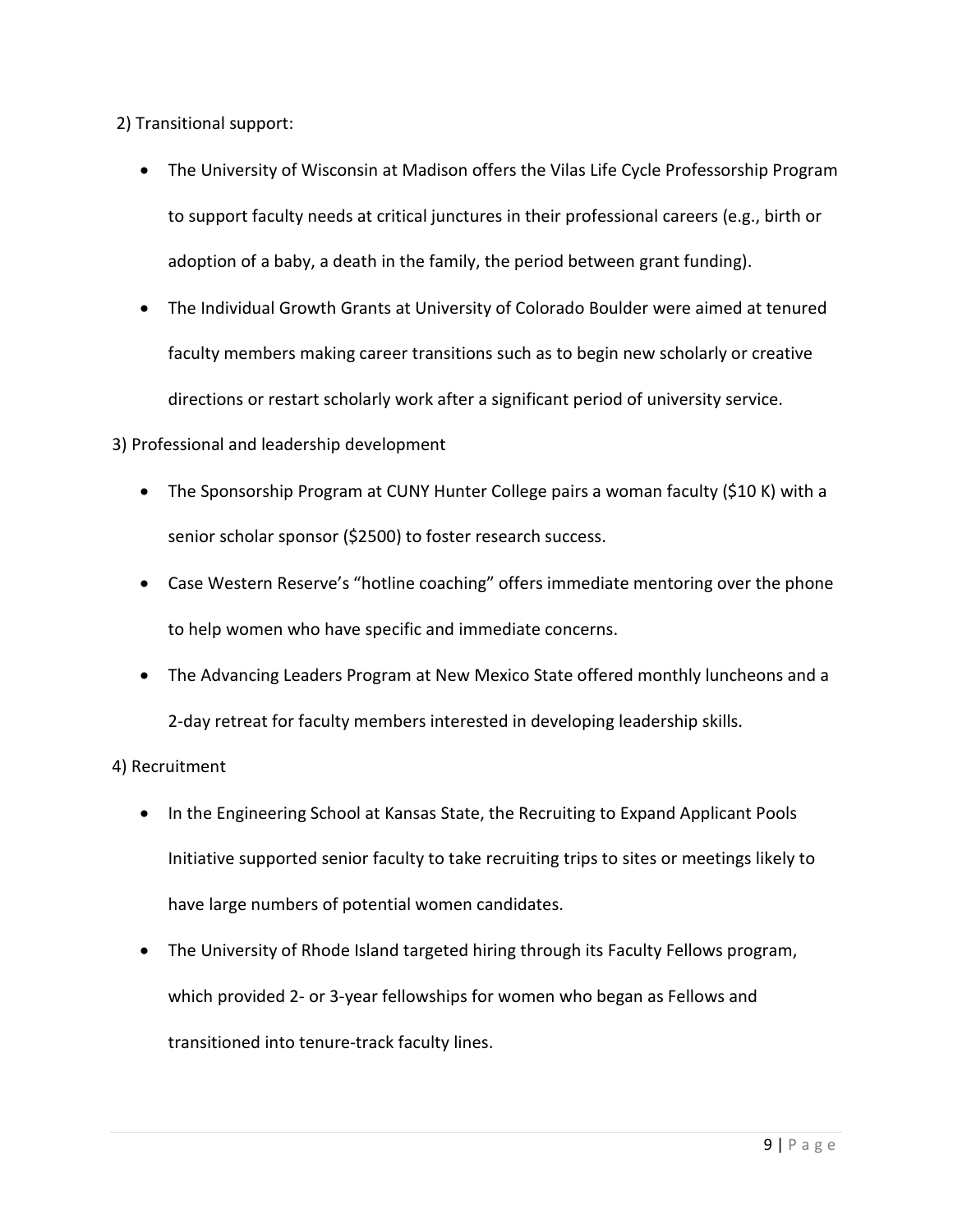# **Conclusions**

We could draw the following conclusions based on the review.

- 1) Most ADVANCE IT institutions (Cohorts 1 and 2) have spousal hiring policy, tenure clock expansion, parental leave policy, child care and elder care assistance.
- 2) Tenure clock expansion policy is common among most comparable institutions, and 2 year extension is the most popular.
- 3) Nearly all institutions have Employee Assistance Program that may provide referrals for child care and elder care.
- 4) Most comparable institutions do not have a formal spousal hiring policy, parental leave policy, or financial assistance for child care and elder care.
- 5) More comparable institutions have on-site child care than not.
- 6) Very few institutions have formal mentoring or leadership development programs.
- 7) There are plenty of innovative examples from other institutions for Murray State University to consider in the future.

We also note the following limitations of the review.

- 1) This policy review is based on information available online during the time the review was conducted. That we cannot find a policy online does not equal to its nonexistence. In addition, what we have found online may not be the latest version of the policy.
- 2) The review is about the availability of the policy in text only. It does not in any way imply the effectiveness of the policy in implementation nor the impact of the policies on the recruitment and retention of women faculty in the sciences.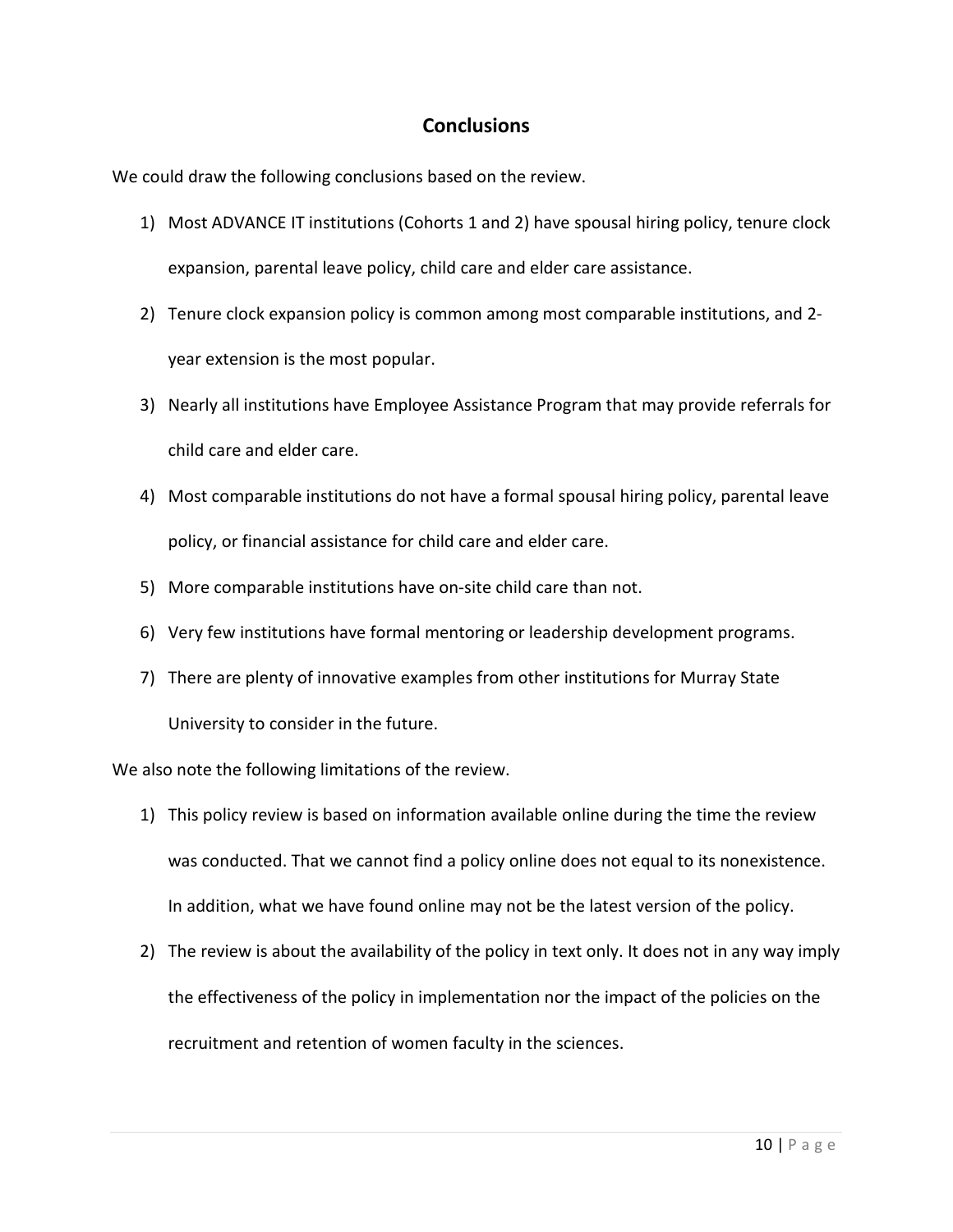### **References**

- ADVANCE Implementation Mentors Network (AIM Network), (2011). Work-life policies at ADVANCE institutions. Obtained from Gretal Leibnitz, Director of AIM Network, via personal communication on May 31, 2016.
- Barrick, M. R., & Zimmerman, R. D. (2009). Hiring for retention and performance. Human Resource Management, 48,183-206. doi: 10.1002/hrm.20275
- Dawson, A. E., Bernstein, B. L., & Bekki, J. M. (2015). Providing the psychological benefits of mentoring to women in STEM: CareerWISE as an online solution. New Directions for Higher Education, No. 171. NSF under Grant Number 0634519 and 0910384. doi: 10.1002/he.20142
- Granovetter, M. (1983). The strength of weak ties: A network theory revisited. Sociological Theory, 1, 201-233.
- Heilbronner, N. H. (2013). The STEM pathway for women: What has changed? Gifted Child Quarterly, 57, 39-55. doi: 10.1177/0016986212460085
- Laursen, S. L. & Austin, A. E. (2014). StratEGIC Toolkit: Strategies for Effecting Gender Equity and Institutional Change. Boulder, CO, and East Lansing, MI. www.strategictoolkit.org
- Schiebinger, L., Davies, A. D., & Gilmartin, S. K. (2008). Dual-career academic couples: What universities need to know. The Clayman Institute for Gender Research at Stanford University. Retrieved from http://gender.stanford.edu/dual-career-academic-couples
- Sonnert, G., & Holton, G. (1996). Career patterns of men and women in the sciences. American Scientist, 84, 63-71.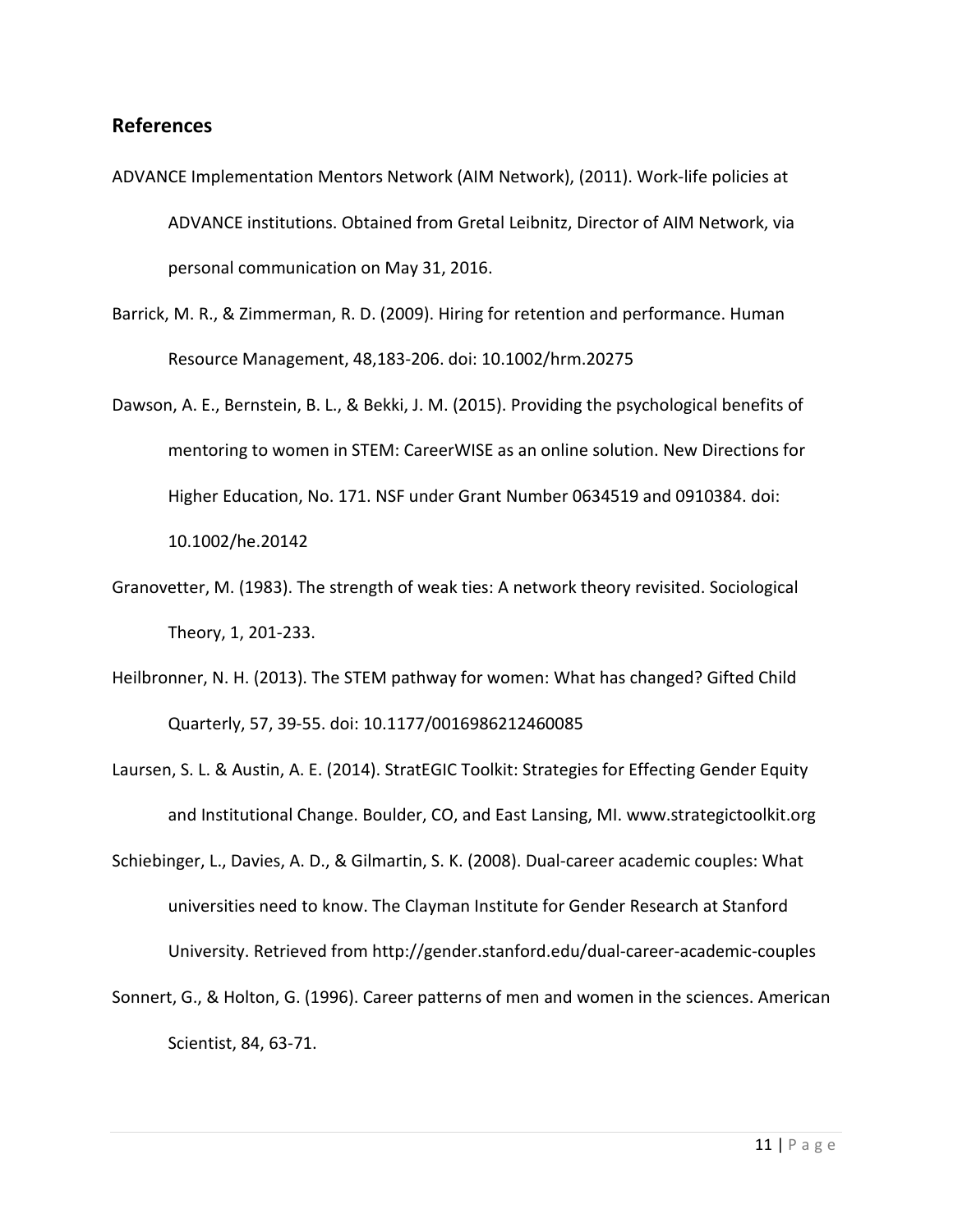- Thomas, N., Bystydzienski, J., & Desai, A. (2015). Changing institutional culture through per mentoring of women STEM faculty. Innovations in Higher Education, 40, 143-157.
- Wyss, V. L., & Tai, R. H. (2010). Conflicts between graduate study in science and family life. College Student Journal, 44, 475-491.
- Xu, Y. J. (2008). Gender disparity in STEM disciplines: A study of faculty attrition and turnover intentions. Research in Higher Education, 49 607-624. doi: 10.1007/s11162-008-9097-4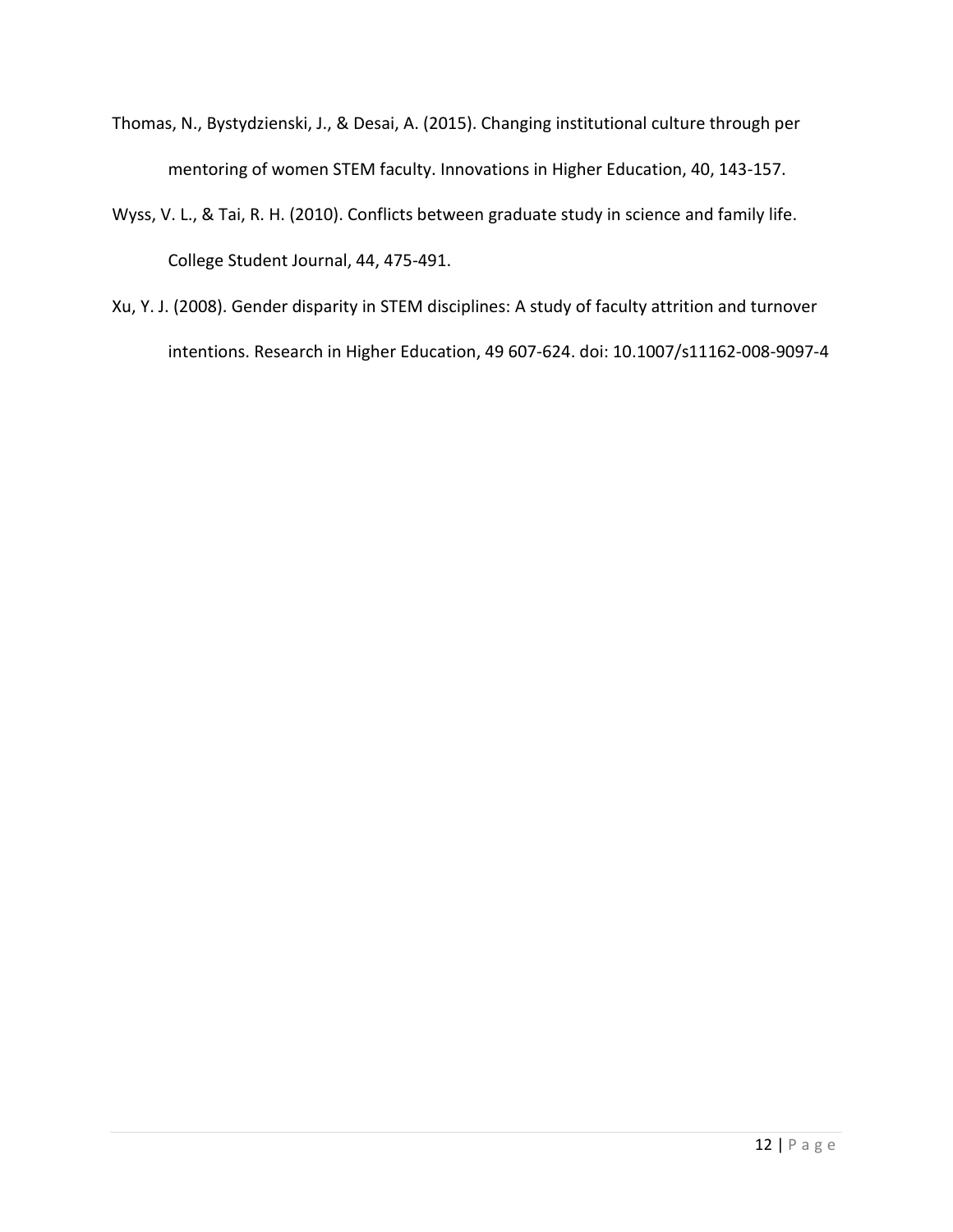Appendix I. List of ADVANCE institutions included in the AIM Network work-life policies matrix

- 1. Case Western Reserve
- 2. CUNY Hunter College
- 3. Georgia Institute of Technology
- 4. Marshall University
- 5. Rice University
- 6. Texas A&M University
- 7. University of Alabama, Birmingham
- 8. University of California, Irvine
- 9. University of California, Merced
- 10. University of Colorado, Boulder
- 11. University of Illinois, Chicago
- 12. University of Maryland, Baltimore County
- 13. University of Michigan
- 14. University of Montana
- 15. University of Nebraska-Lincoln
- 16. University of Puerto Rico Humacao
- 17. University of Rhode Island
- 18. University of Texas, El Paso
- 19. University of Washington
- 20. University of Wisconsin, Madison
- 21. Utah State University
- 22. Virginia Polytechnic Institute and State University
- 23. Washington State University